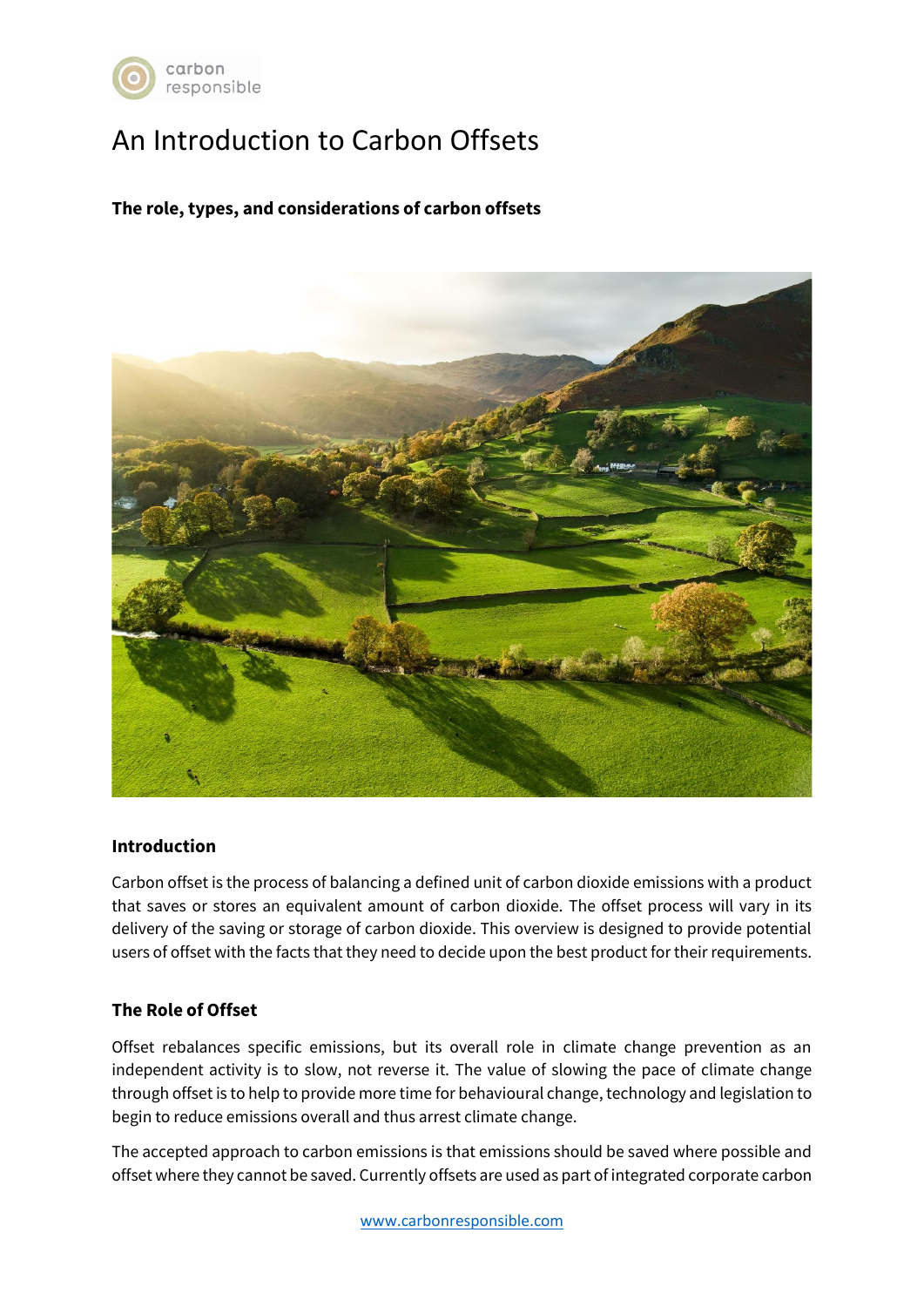

strategies but they are also used as demonstrable environmental credentials. Irrespective of the motive for using offsets, how is it possible to distinguish between the available options? Purchasers must consider a range of factors in their offset choice.

# **Absorption Rates**

The carbon tonnage of the emissions and the carbon savings are calculated to provide a purchasable offset. The immediate act of purchasing an offset, for example 1 ton of offset, does not always confer immediate carbon neutrality upon the purchaser, as the savings are not always immediate but often gradual over time. Absorption rates vary considerably according to the project type, with forestry being a very slow absorption project type.

## **'Additionality'**

For any offset project to have a balancing value it must be originated for the purposes of creating additional carbon savings or storage. It cannot be a saving or storage of emissions created in a business-as-usual activity and then sold retrospectively. This means that existing savings being created by a project that would have been created by an individual or organization in the course of their everyday activities cannot be sold retrospectively as an offset. Funds for offset projects must be channelled into additional/new projects that will save or store carbon dioxide. They must be able to demonstrate that their activity is an additional carbon benefit.

# **Double Counting**

Offset values must be calculated and apportioned in a precise manner that avoids the possibility of any double counting of savings. Double counting can result from any situation where carbon savings are present and claimed by more than one component part of that supply chain. In a renewable energy project that is created to save carbon emissions for a specific company, the company could not claim the carbon value of the renewable energy for its own footprint and then sell on these savings to consumers as a product or service benefit.

# **Offset Types**

#### **Verified Emissions Reductions**

These offsets range from well audited to poorly defined emissions savings/storage. At the most regulated end of the market, VERs are certified offsets in waiting. At the least regulated end of the market, they can frequently fail to fully offset the emissions they have been designed to balance. The VER market has a number of distinct project types.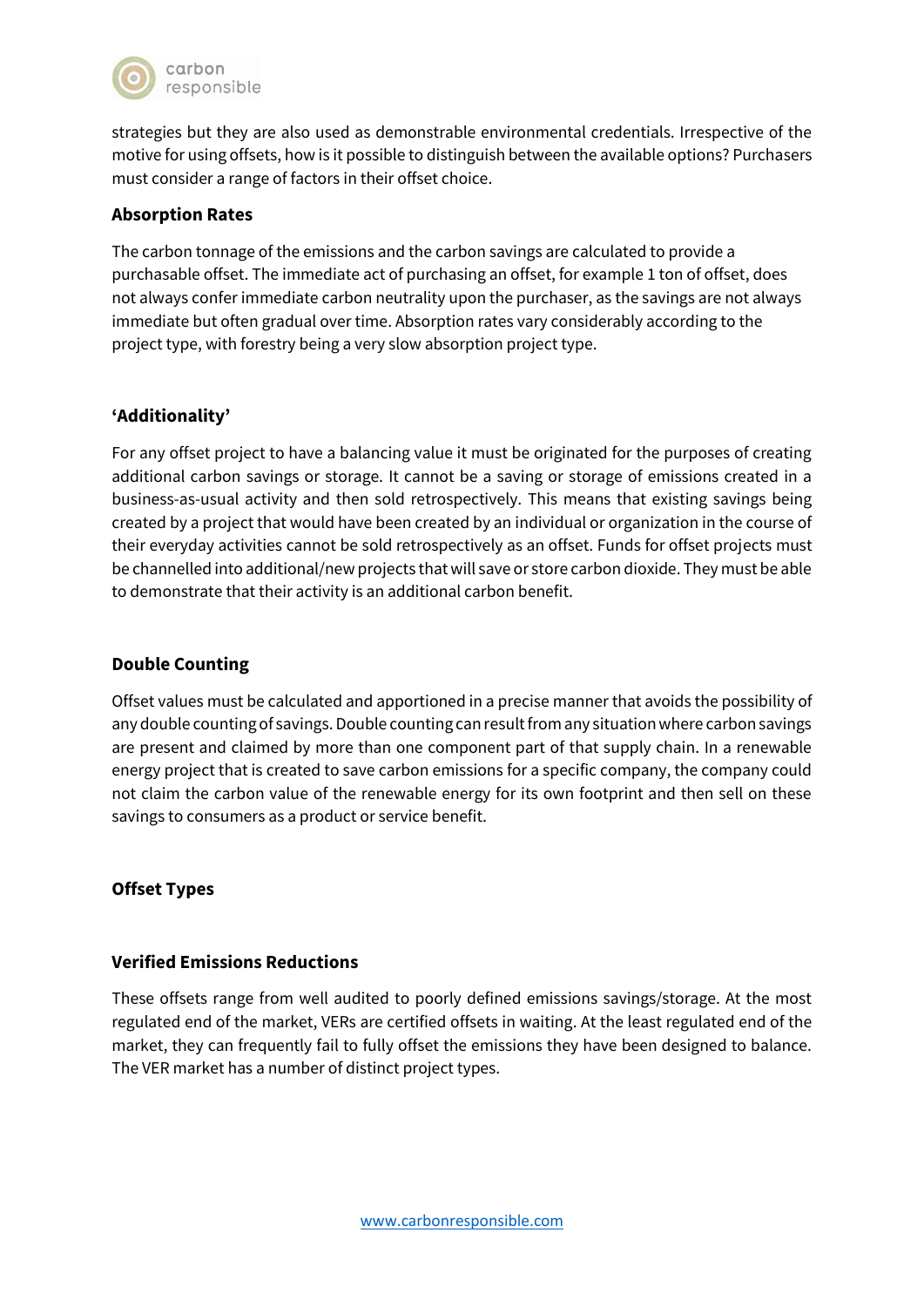

# **Trees**

Woodland is one of the earth's natural carbon sinks, processing and storing carbon dioxide. The creation of new woodland supports natural carbon reprocessing. The location and management of new woodland will determine how successful it is as a carbon sinks. The same will apply to avoided deforestation.

## **Biomass Stoves**

The use of biomass stoves is designed to reduce the deforestation of developing world countries and to directly reduce CO2 by promoting more fuel-efficient cooking methods.

## **Low Energy Lightbulbs**

The distribution of lightbulbs in the developing world is designed to reduce CO2 from lighting use, with a reduction in electricity usage which may have been generated at a higher than average CO2 cost.

## **Solar Panels**

Technology is one of the key ingredients in the drive towards lower carbon emissions and in many developing countries with high levels of annual sunshine they can be very effective.

#### **Methane Capture**

Methane is more powerful than CO2 although it has a shorter life span. It is produced naturally by wetlands and farm animals, but also through landfill sites. Methane capture from landfills and coalmines can be used to reduce methane and provide a power source.

#### **Certified Units**

Traded units or certified emissions come in three main forms. Any projects that are VERs may be CERs in waiting.

#### **Emission Reduction Units**

Emissions reduction units that are created in the developed world from projects that have saved carbon emissions through low carbon technology or biomass for example.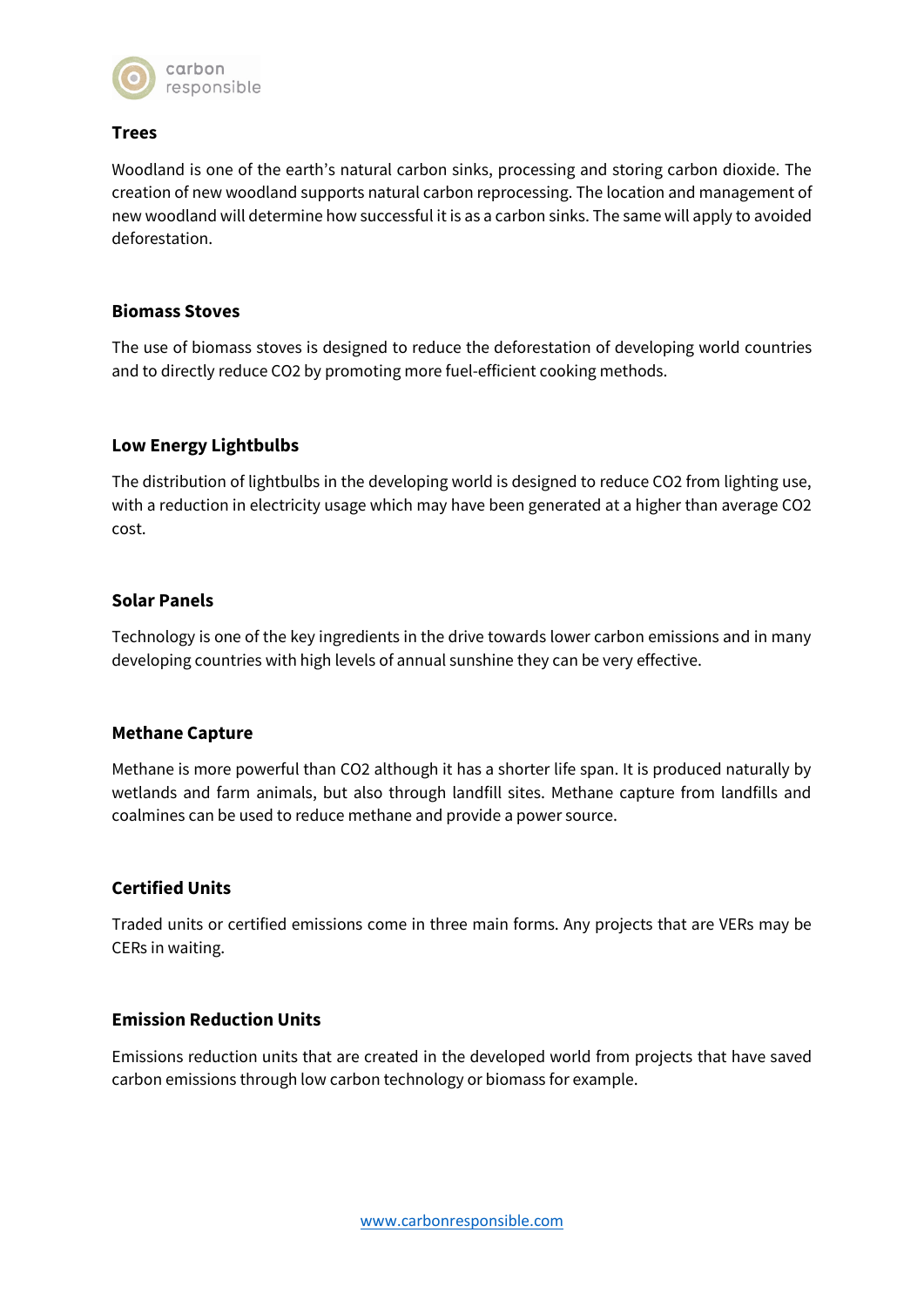

# **Certified Emission Reductions**

Emissions reduction units created in developing world locations using low carbon technology, but whose savings may be used in developed world emissions reduction calculations under a mechanic known as the Clean Development Mechanism.

#### **EU Allowances**

Allowances that are created by EU national governments to limit emissions. They are a traded unit that allows surplus carbon credits to be sold on the open market to those who have exceeded their allowances.

## **Offset Selection**

#### **VERs**

The key issues for prospective purchasers of VERs are the ability to verify their existence, to be assured that the projects are viable and that funds provided are destined for the selected project. In addition to these central issues are additional considerations of their wider environmental value, their additionality, and their role in reducing and promoting emissions reduction overall.

#### **Certified units**

In theory but not entirely in practice certified units will deliver savings of emissions that have been more thoroughly vetted than VERs and will be compliant with stringent project certification and a framework that provides the purchaser with greater security. This will include definition on areas such as project leakage, double counting, and lifetime of a carbon project. The purchaser is still, as with VERs, taking the risk of the purchase upon themselves.

Many of the projects that comprise VERs are not acceptable certified projects. This does not necessarily reflect any deficiency in carbon saving/storage of VERs, but more that their aims may be a combination of carbon and wider social and environmental considerations.

Certified products that are CDM based may be graded upon their wider social and environmental value. The CDM Gold Standard is an organization that helps to define suitable projects for purchasers in this respect.